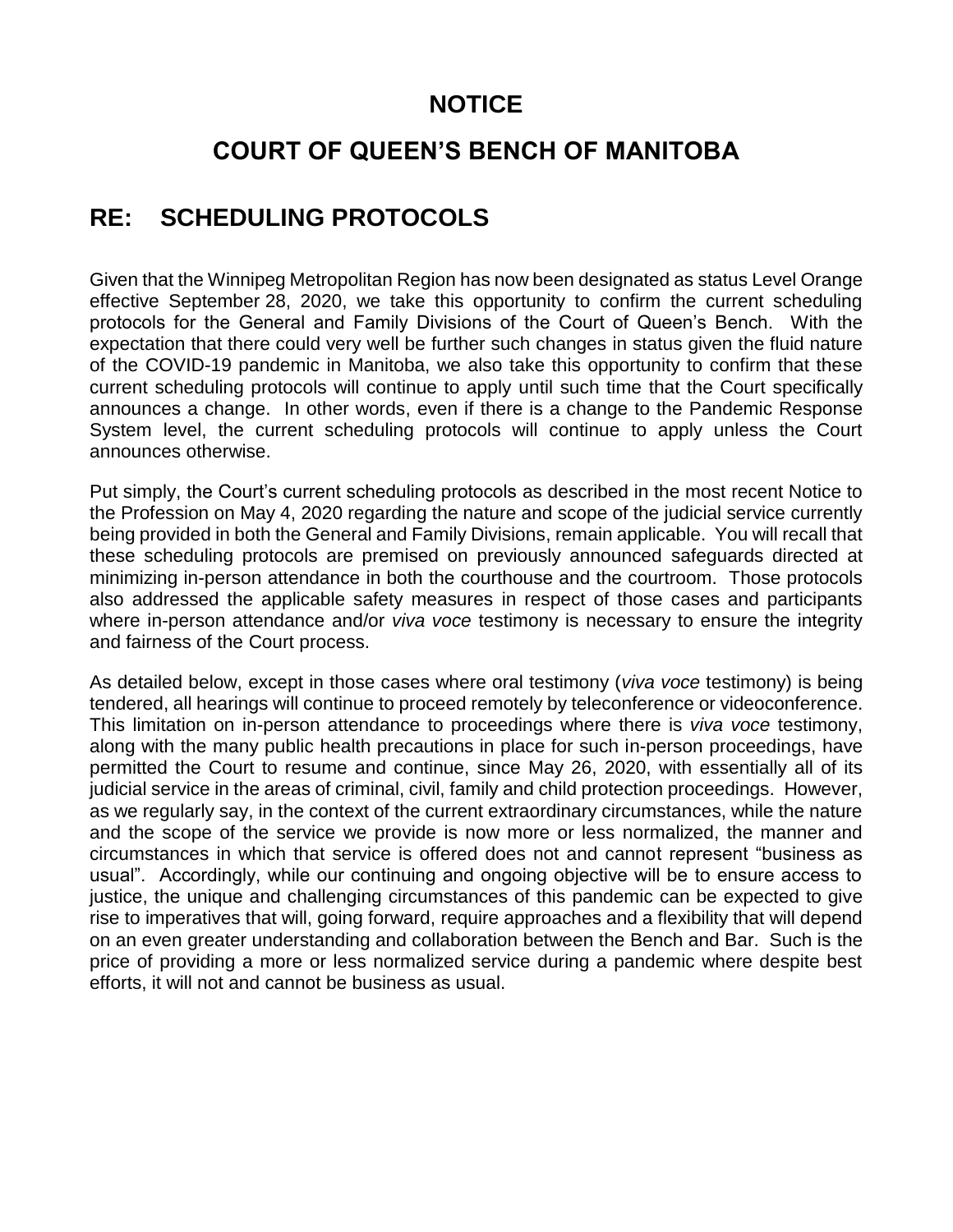The following confirms the scheduling protocols in both the General and Family Divisions, including what is expected from counsel and what is expected from the Court:

## **Trials and Other Proceedings with Oral Testimony**

All civil, criminal (including sentencings), family and child protection trials, and any other proceedings with oral testimony, are to proceed in person. Counsel are expected to respect the limitations on the number of people in the courtroom and the many other public health precautions announced in the Notices of March 13, May 4, September 8, and September 28, 2020.

## **Criminal and Civil Pre-Trial Conferences, Case Management Conferences, Pre-JADR Meetings and Motions**

All criminal and civil pre-trial conferences, case management conferences, pre-JADR meetings and motions will proceed **remotely by teleconference or videoconference**. It is to be presumed that these will **not be on the record**, unless directed otherwise by the presiding judge. To obtain a date for a pre-trial conference, case management conference or pre-JADR meeting, counsel are to contact Ms Sharon Phillips, (204) 945-8697, for available dates and times. To obtain a date for a civil motion, counsel are to contact Ms Cheryl Laniuk, (204) 945-3043, for available dates and times. When a date and time for a pre-trial conference, case management conference, pre-JADR meeting or motion (that is not on the record) has been agreed upon amongst counsel and either the trial coordinator or the motion coordinator, **the participating counsel are responsible for providing conference call services, including dial-in numbers and access codes by email to the judge's assistant by the Thursday of the week before the scheduled date.**

Where a pre-trial conference, case management conference or motion will be **on the record**, **the dial-in particulars will be provided prior to the hearing by the judge's assistant**. This will include those cases where the Court directs that the matter take place on the record (having previously been presumed not on the record). These dial-in particulars take precedence over any dial-in information previously provided by counsel. That is, the dial-in particulars provided by the judge's assistant should always be used regardless of any other dial-in information provided by counsel.

## **Civil Uncontested List**

The Winnipeg Civil Uncontested List will continue to operate daily by teleconference commencing at 10:00 a.m. Although counsel or litigants will be calling in, the presiding duty judge will be present in Courtroom 115 at which time he or she will be addressing all matters on the record. The call-in number and details for those matters on the daily Civil Uncontested List will remain unchanged and is as follows:

## **Toll free dial-in number: 1-800-974-5902 Conference ID: 5148840**

When serving a party with a document regarding a matter that is returnable on the Civil Uncontested List, it is the obligation of the party who is serving the document to provide the